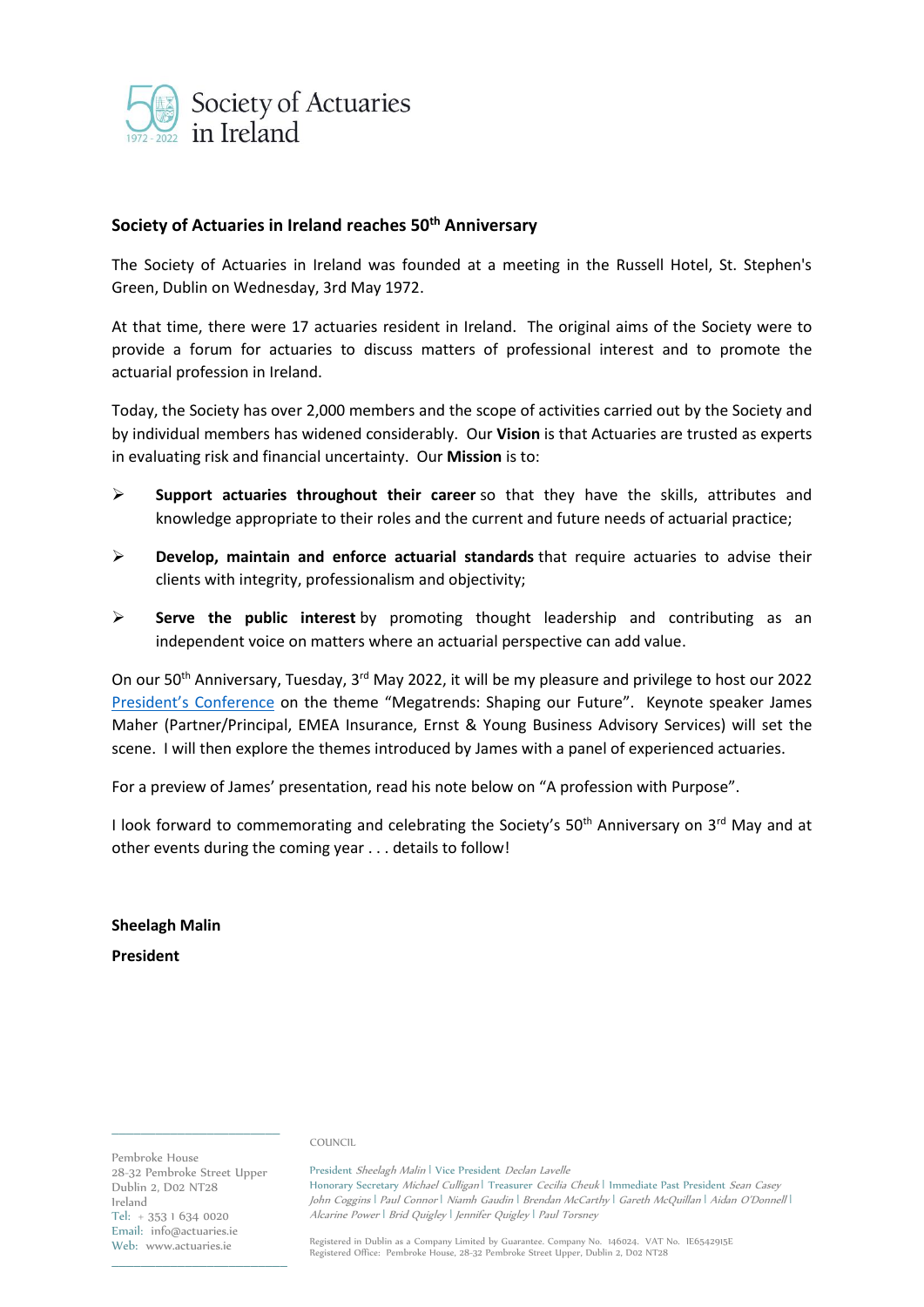

# **2022 President's Conference – Theme: "Megatrends: Shaping our Future"**

**Below, James Maher, FSAI, keynote speaker at the 2022 President's Conference, shares some thoughts on topics that will be explored at the conference.** 

*Disclaimer: The views expressed below are those of the author and do not necessarily reflect the views of the author's employer or any other party.*

# **A profession with Purpose**

As we observe the pace of change around us and the many voices and choices that abound, it is important that we continue to focus on our core priorities as a profession and as a society (by which I mean society at large).

Emerging from the confluence of political, demographic, technological and environmental factors, at the 2022 SAI President's Conference we will distil the key priorities for consideration over the coming 5 to 10 years.

### **Our voice on Sustainability and (In)Equality**

Set in the context of a need to shift, as a society, to an equitable and sustainable future as coherently and comprehensibly outlined by the Intergovernmental Panel on Climate Change (IPCC) in their *6<sup>th</sup> [Assessment Report,](https://www.ipcc.ch/report/sixth-assessment-report-working-group-ii/)* we need to consider the role of Finance in the transition to our chosen future state together with the impact of the changes on the private and public finance.

As a finance sector in general and as a profession most closely tied to the insurance and pensions industries, we have a front row seat in this transition and are well placed to raise our voices on the need for change and the impact of choices.

Specifically, we can note the following:

#### **Long Term Value and Beyond**

With a continued expansion of inequality of income and wealth on a global level, we now have a clear correspondence in terms of consumption and production of greenhouse gasses. Furthermore, it is increasingly apparent that the consequence of a failed transition will fall most severely on developing countries and populations.

For the private sector, there is a recognition of the need to look beyond shareholder value into a more integrated stakeholder value consideration. This now has to push on further with an extension of the stakeholder set to a much broader social consideration and with the addition of climate change.

### **Protection Gaps**

Protection gaps still persist across the globe, whether in protection against natural catastrophes, affordability of retirement income, access to and provision of healthcare and more recently new risks such as cyber risk. The protection gaps span public and private provision and are inextricably linked to the primary forces of demography, technology, politics and environment. As we roll forward on our current trajectories, it is more likely than not that these gaps and shortfalls in